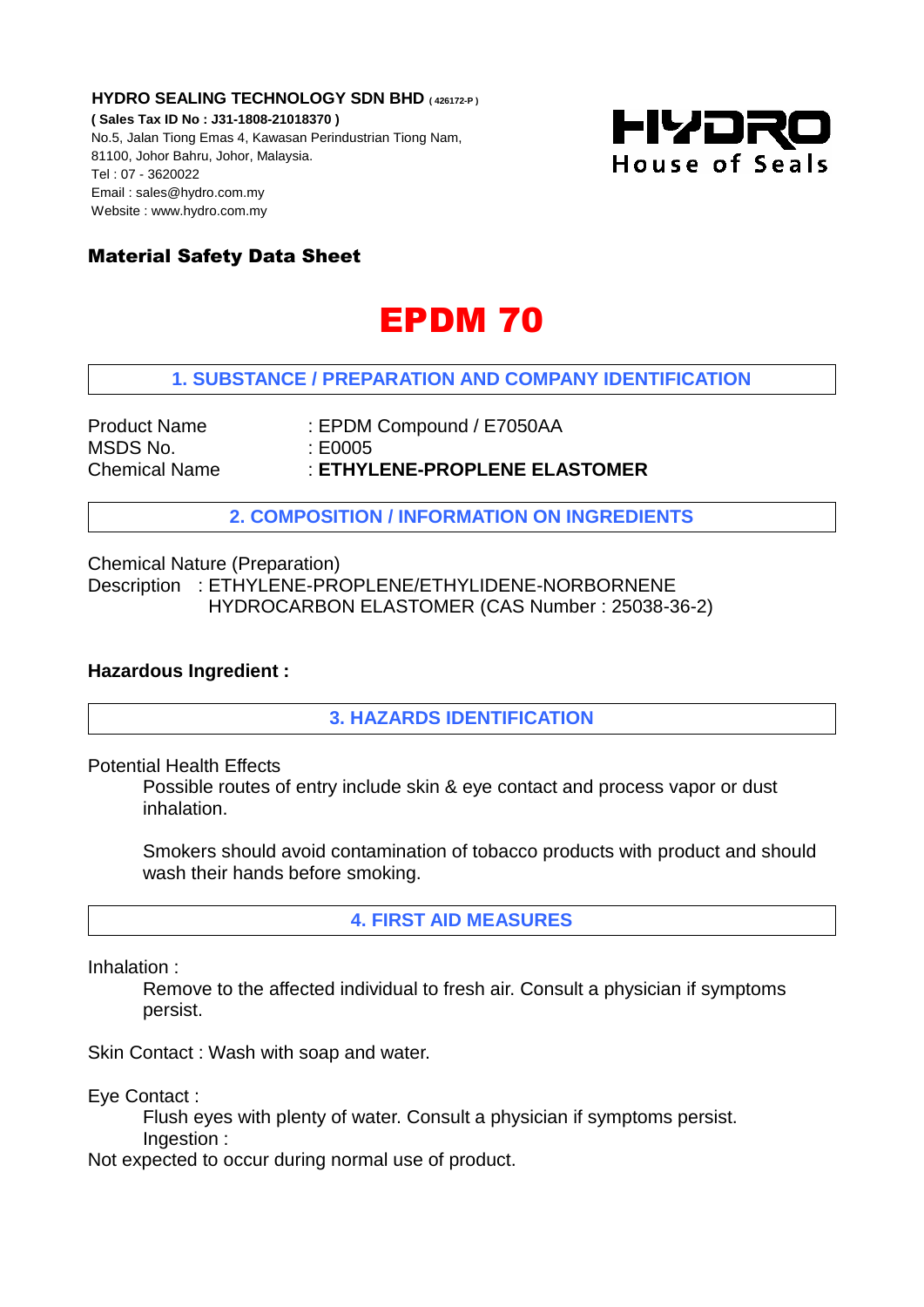## **5. FIRE FIGHTING MEASURES**

Extinguishing Media

Water, Foam, Dry Chemical, CO<sub>2</sub>

#### Fire Fighting Instructions

Wear self-contained breathing apparatus. Wear full protective equipment.

#### Exposure Hazards

Decomposition products see section 10

**6. ACCIDENTAL RELEASE MEASURES**

#### Safeguards ( Personnel)

Use appropriate PERSONAL PROTECTIVE EQUIPMENT during clean-up.

Spill Clean Up : Sweep up to avoid slipping hazard.

## **7. HANDLING AND STORAGE**

Handling : Protect against fire.

Storage : Store in cool, dry place away from direct light to maintain quality.

**8. EXPOSURE CONTROL / PERSONAL PROTECTION**

#### Engineering Controls

Ventilation : Vapors and fumes liberated from compounds during hot cured processing should be exhausted from work areas to maintain the ambient workplace atmosphere below the limits listed in section 2.

#### Personal Protective Equipment

Respirators : When temperature Exceed 200 and ventilation is inadequate to maintain concentration below exposure limits, use a positive pressure air supplied respirator. Air purifying respirators may not provide adequate protection.

Protective Clothing : If there is potential contact with hot / molten material, wear heat resistant clothing and footwear. Do not touch decomposed parts even when cool. Neoprene gloves recommended.

#### **9. PHYSICAL AND CHEMICAL PROPERTIES**

#### Physical Data :

| <b>Melting Point</b>   | : NA                              |
|------------------------|-----------------------------------|
| % Volatiles            | : NA                              |
| Solubility in Water    | : Insoluble                       |
| Odor                   | : With a mild characteristic odor |
| Colour                 | : Black                           |
| Appearance             | : Solid                           |
| <b>Special Gravity</b> | $: 1.12 - 1.18$                   |
|                        |                                   |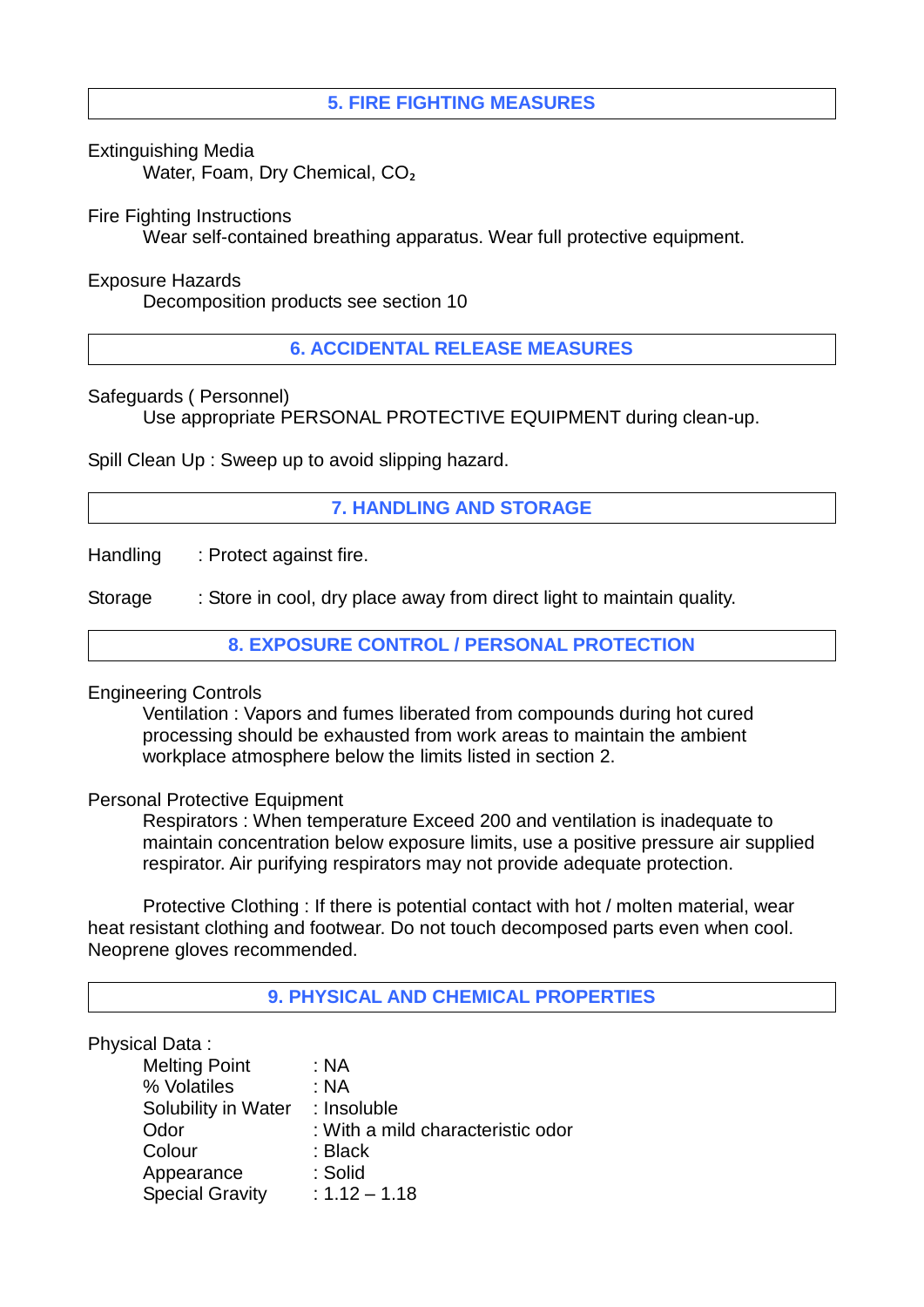## **10. STABILITY AND REACTIVITY**

Chemical Stability : Stable at normal temperature and storage condition.

Conditions to avoid : Overheating

Incompatibility with other materials :

No specific information is available, however strong oxidizers or reducing agebts which generally not compatible with compounds.

Hazardous Decomposition Products :

Fumes produced when heated to decomposition temperatures may contain carbon monoxide,carbon dioxide, hydrogen cyanide, oxides of nitrogen, and small amounts of aromatic and aliphatic hydrocarbons. Combustion products from rubber, like those of other natural and synthetic materials must be considered toxic.

**11. TOXICOLOGICAL INFORMATION**

No information is available.

**12. ECOLOGICAL INFORMATION**

Aquatic Toxicity :

No information is available.

**13. DISPOSAL CONSIDERATIONS**

Waste Disposal

Preferred options for disposal are (1) recycling, (2) incineration with energy recovery and (3) landfill.The high fuel value of this product makes option 2 very desirable for

material that cannot be recycled, but incinerator must be capable of scrubbing out acidic combustion products. Treatment,storage, transportation and disposal must be in accordance with applicable federal, state/provincial, and local regulations.

**14. TRANSPORTATION INFORMATION**

Shipping Information **DOT** Proper Shipping Name : Not Regulated Hazard Class : Not Regulated

**15. REGULATORY INFORMATION**

U.S. Federal Regulations

TSCA inventory Status :

This product and all components are listed on U.S. EPA Toxic Substances Control Act Inventory and in accordance with EC directives/GefStoffV.